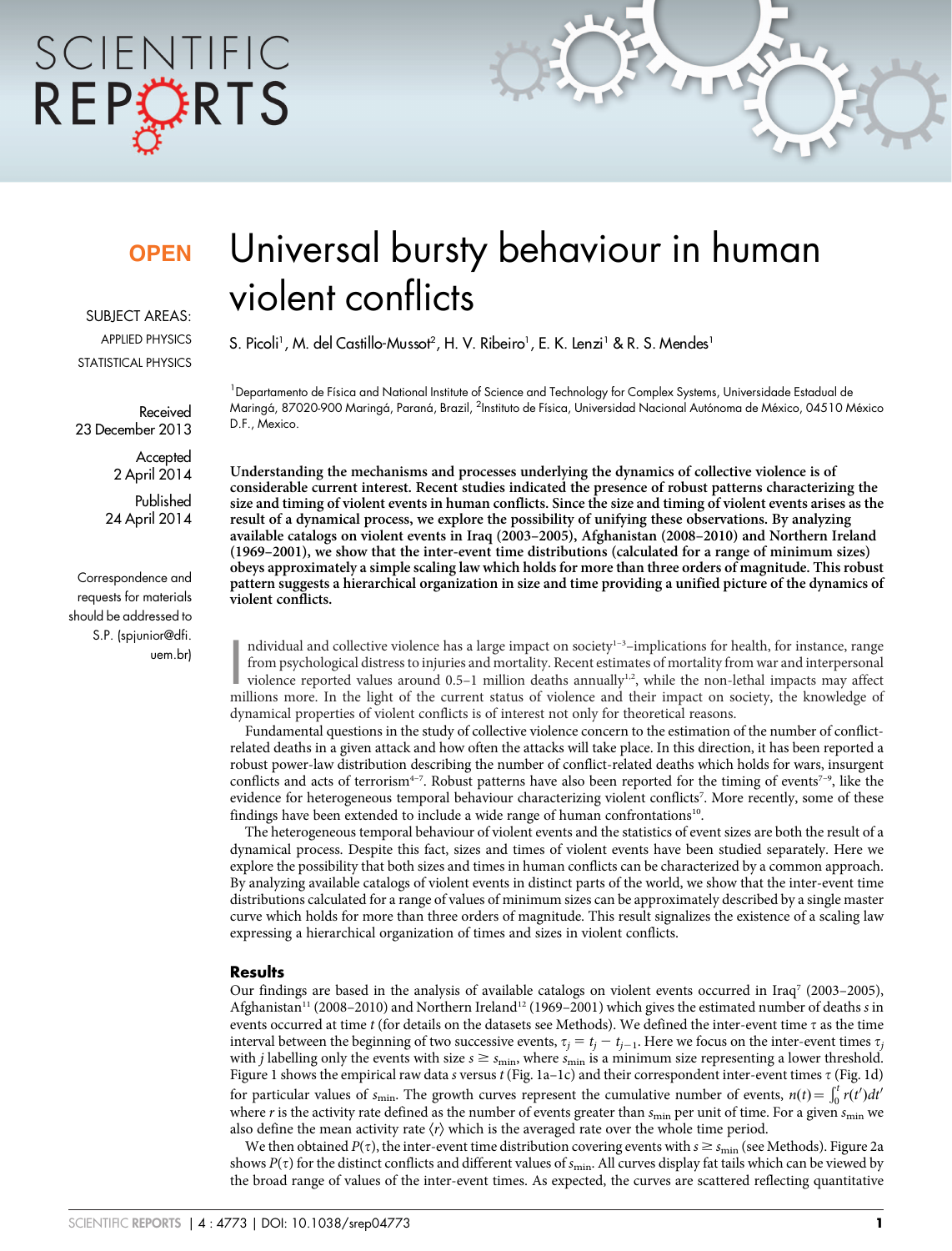

Figure 1 | Event sizes and inter-event times. The estimated number of deaths  $s$  (in logarithmic scale) in a given event occurred at time  $t$  (in days, counted from a given initial day) for conflicts occurred in (a) Iraq, with  $s \ge 8$  in the period 2003–2005; (b) Northern Ireland,  $s \ge 4$  (1969–2001); and (c) Afghanistan,  $s \ge 1$  (2008–2010). The growth curves represent the cumulative number of events,  $n(t)$ . For comparison,  $\langle r \rangle = 0.30$  (Iraq);  $\langle r \rangle = 0.01$ (Northern Ireland); and  $\langle r \rangle = 0.12$  (Afghanistan), where  $\langle r \rangle$  is the mean activity rate for the given values of minimum size. (d) Inter-event times t obtained from the data shown in (a), (b) and (c) for the corresponding values of minimum size.

differences in the timing of events for distinct conflicts and minimum sizes. In order to compare the shape of the different curves we rescaled the data using the mean activity rate  $\langle r \rangle$  and plot  $\langle r \rangle^{-1} P(\tau)$ versus  $\langle r \rangle \tau$ . The rescaling causes a s-dependent shift of the curves since  $\langle r \rangle$  is a function of  $s_{\text{min}}$ . Figure 2b shows that the different curves approximately collapsed into one master curve, which holds for more than three orders of magnitude. The data collapse signalizes the existence of a scaling law in the form  $P(\tau) = \langle r \rangle F(\langle r \rangle \tau)$ , where the scaling function F displayed distinct behaviours for small and large values of the scaled variable. For comparison, we show a power-law decay with exponent 0.75 for small times and another power-law with exponent 2.6 for larger times (Fig. 2b).

#### **Discussion**

The broad distributions shown in Fig. 2a reflect a large variability of the inter-event times characterizing heterogeneous temporal behaviour. This result is consistent with previous findings<sup>7</sup>, pointing to a scenario where high-activity intervals alternate with long low-activity periods. Bursty behaviour has also been reported for non-violent human activities and different explanations about the origin of these bursts have been proposed<sup>13-19</sup>.

The data collapse shown in Fig. 2b signalizes the existence of a scaling law governing the inter-event time distributions at distinct minimum sizes in violent conflicts. In the range considered, the dependence on the sizes are approximately governed by the mean



Figure 2 | Inter-event time distributions with and without data rescaling. (a) Inter-event time distribution,  $P(\tau)$ , calculated for the distinct conflicts (Iraq, N. Ireland and Afghanistan) and different minimum sizes. (b) The same data, but using the scaled variables  $\langle r \rangle \tau$  and  $\langle r \rangle^{-1} P(\tau)$ . The dashed lines are power-law decays–with exponent 0.75 for small times and with exponent 2.6 for large times.